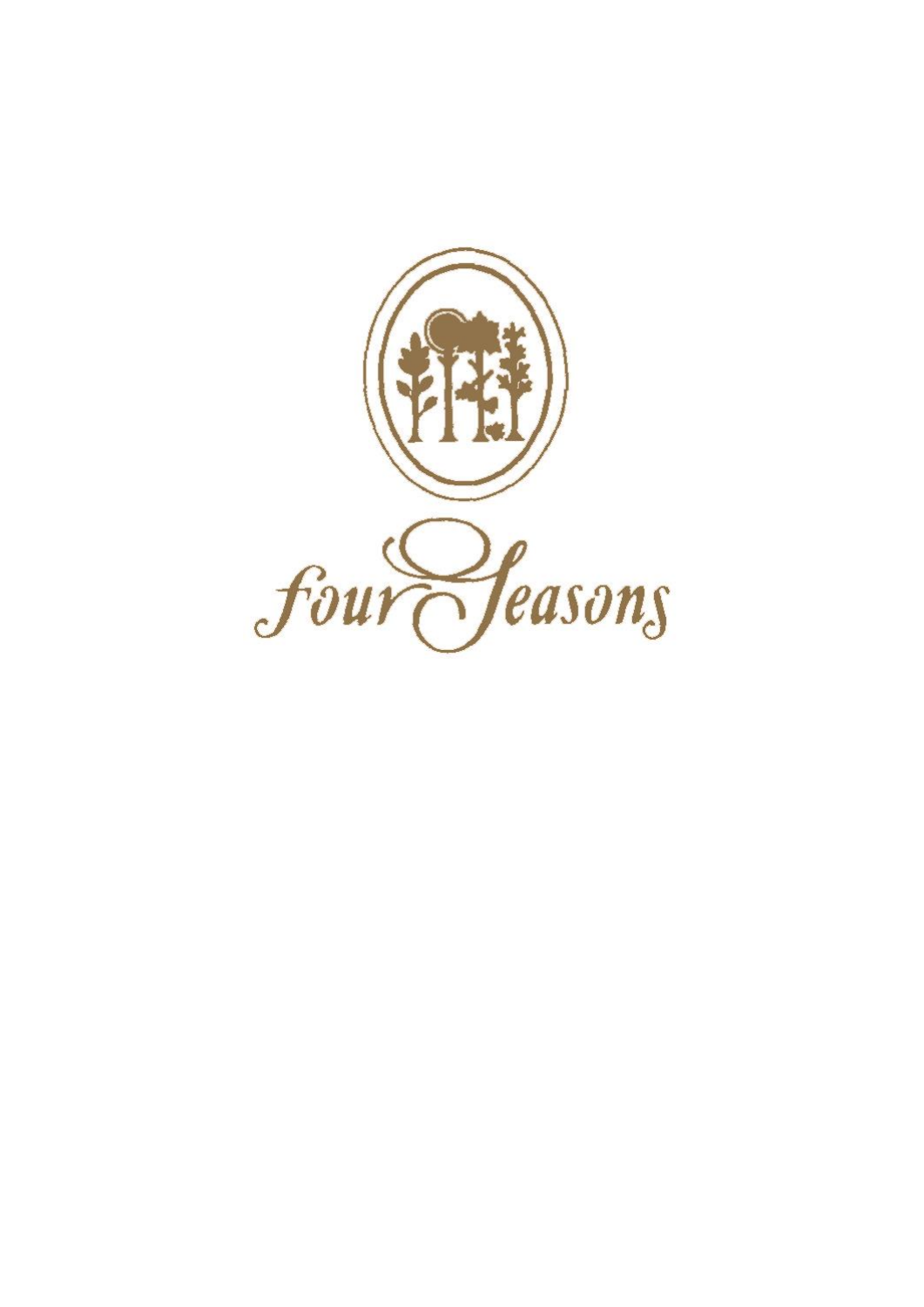

Hors d'Oeuvre

| Tártaro de salmão com ostra, maçã granny smith, lima e gengibre          | € 19,00 |
|--------------------------------------------------------------------------|---------|
| Salmon tartar with oyster, granny smith apple, lime and ginger           |         |
| Tarte de foie gras com morangos grelhados e avelã                        | € 20,00 |
| Foie gras tart with grilled strawberry and hazelnut                      |         |
| Camarão tigre com espargos verdes, abacate, endívias e chutney de tomate | € 25,00 |
| Tiger prawn with white asparagus, avocado, endive and tomato chutney     |         |

Sopas

Soups

| Sopa rica de peixe com lagostim                         | € 12.00 |
|---------------------------------------------------------|---------|
| Traditional fish soup with crayfish crust               |         |
| Creme de ervilhas com gema fumada e presunto pata negra | € 12.00 |

*Green peas soup with smoked egg yolk and crunchy bacon*

Couvert

**Manteiga, selecção de pão, grissini e foccacia € 3,30**

*Butter, bread selection, grissini and focaccia*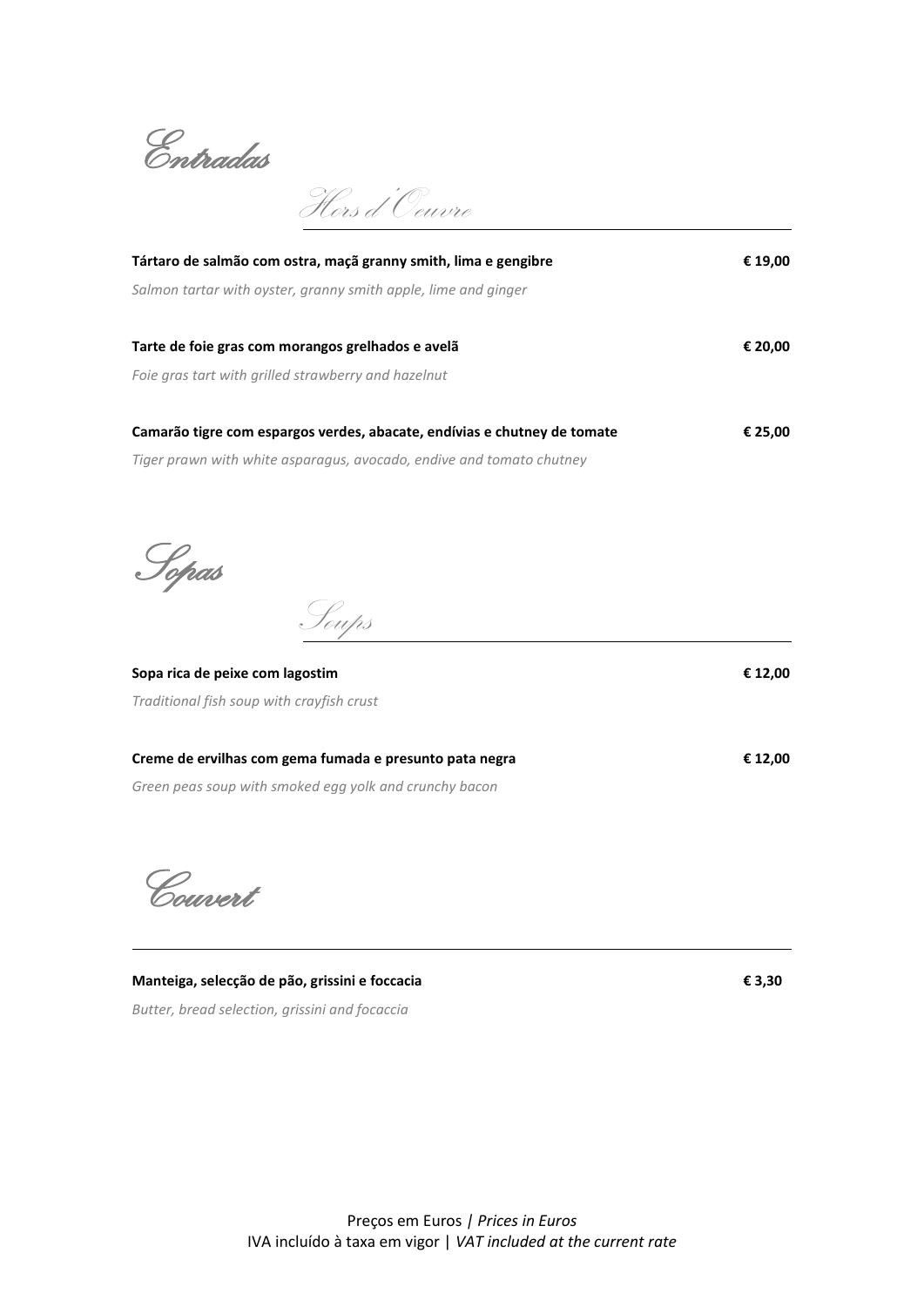Peixe e Marisco

Fish and Seafood

| Lavagante assado com cenoura, ervilhas e chips de alcachofra<br>Roasted lobster with carrots, green peas, and artichoke chips                       | € 40,00 |
|-----------------------------------------------------------------------------------------------------------------------------------------------------|---------|
| Pregado com texturas de curgete, lagostim e açafrão<br>Roasted turbot with courgette textures, crayfish and safran                                  | € 33,00 |
| Robalo assado com beringela grelhada, legumes e aipo<br>Roasted seabass with grilled eggplant, vegetables, and celery                               | € 33,00 |
| Peixe ao sal com batatinhas salteadas, acelgas e legumes (2 pessoas)<br>Fish in salt crust with sauteed potatoes, chard, and vegetables (2 persons) | € 66,00 |

Carne

Meat

| Peito de frango do campo recheado com foie gras, puré de cherovia, couve coração<br>braseada e cebolas bêbedas<br>Chicken breast filled with foie gras, pastinaga purée, braised heart cabbage and drunk onions | € 26,00 |
|-----------------------------------------------------------------------------------------------------------------------------------------------------------------------------------------------------------------|---------|
| Entrecôte rib eye Angus maturado grelhado com alho francês braseado, mil folhas de<br>batata e espargos verdes<br>Grilled aged Angus rib eye entrecôte with braised leek, crispy potato and green asparagus     | € 34,00 |
| Lombo de borrego com estufado de favas, morilles e gnocchi<br>Loin of lamb with broad bean stew, morels and gnocchi                                                                                             | € 34.00 |
| T- bone Angus maturado grelhado com batata dourada trufada, ovo a baixa temperatura<br>e legumes (2 pessoas)                                                                                                    | € 66,00 |

*Aged Angus T-bone with golden truffle potato, low temperature egg and vegetables (2 persons)*

Vegetariano

Vegetarian

**Quiche mediterrânica com salada € 15,00** *Mediterranean quiche with salad*

| Quinoa estufada com legumes e cogumelos                           | € 19.00 |
|-------------------------------------------------------------------|---------|
| Stew of quinoa mushrooms and vegetables                           |         |
| Couve coração grelhada com ragoût de legumes e salada de rebentos | € 19.00 |

*Grilled heart cabbage with veggie ragoût and sprouts salad*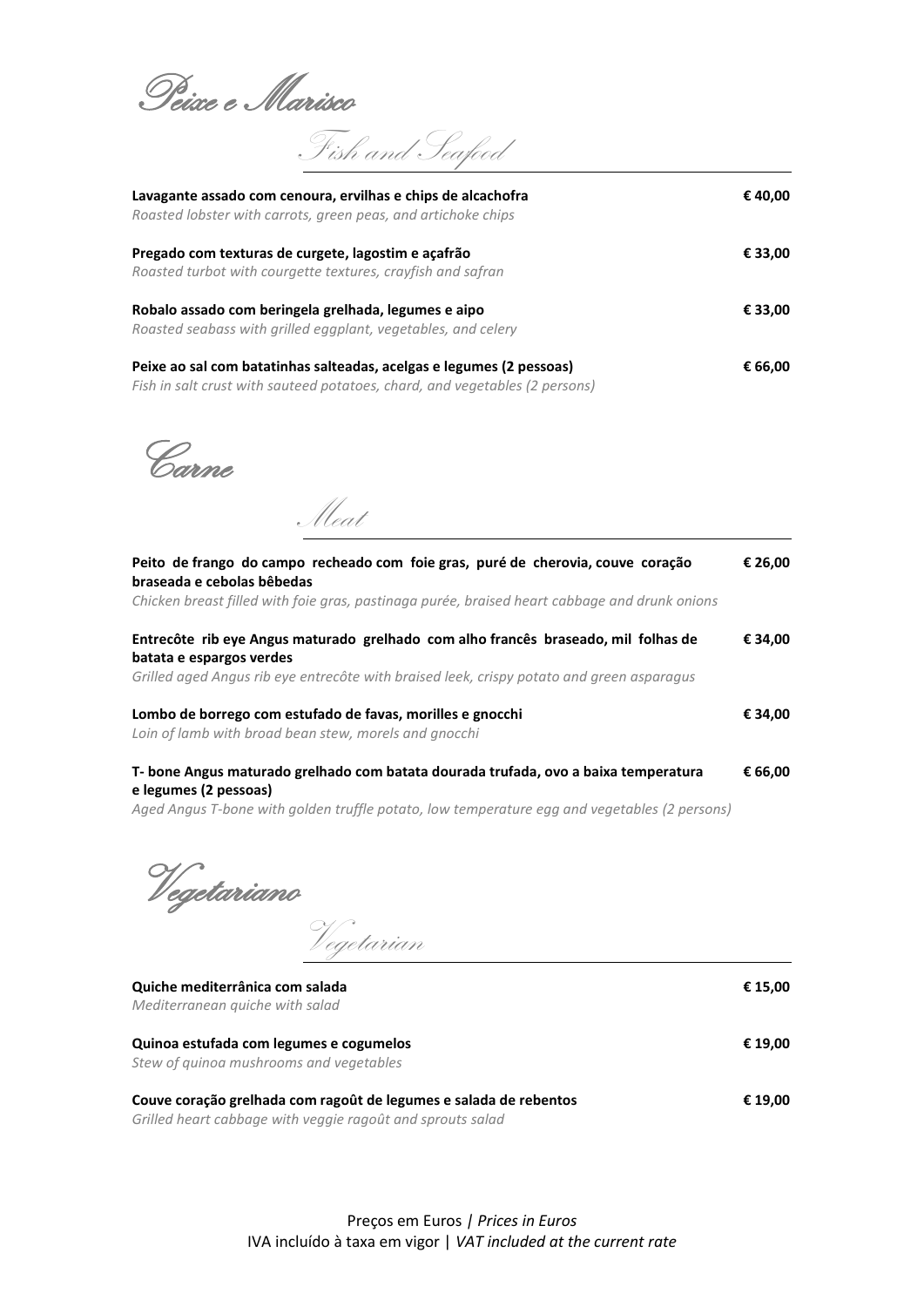| Clássica "Cozinha de Sala                                                                                  |         |
|------------------------------------------------------------------------------------------------------------|---------|
| Live Theater of Cooking                                                                                    |         |
| <b>Bife tártaro</b><br>Steak tartare                                                                       | € 35,00 |
| Crêpes recheados com três queijos<br>Crêpes with three-cheese filling                                      | € 18,00 |
| Gambas flamejadas Amira<br>Flamed shrimps "Amira"                                                          | € 38,00 |
| Filet mignon Palácio Estoril, com molho de foie gras<br>Filet mignon Palácio Estoril, with foie gras sauce | € 35,00 |
| <b>Crêpes Suzette</b><br>Crêpes Suzette                                                                    | € 10,00 |

Menu Dégustation

Estoril

**Tártaro de salmão com ostra, maçã granny smith, lima e gengibre**

*Salmon tartar with oyster, granny smith apple, lime and ginger*

**Robalo assado com beringela grelhada, legumes e aipo**

*Roasted seabass grilled with eggplant, vegetables and celery*

**Peito de frango do campo recheado com foie gras, puré de cherovia, couve coração braseada e cebolas bêbedas**

*Chicken breast filled with foie gras, pastinaga purée, braised heart cabbage and drunk onion*

**Texturas de Chocolate e menta** *Chocolate and mint textures*

**Vinho branco e tinto Hotel Palácio, água mineral e café**

*Red and White wine Hotel Palácio, mineral water and coffee*

**€ 60,00 p.p. (incluindo vinhos e bebidas /** *including wine and drinks)*



**Tarte de foie gras com morangos grelhados e avelã** *Foie gras tart with grilled strawberry and hazelnut*

**Creme de ervilhas com gema fumada e presunto pata negra** *Green peas soup with smoked egg yolk and crunchy ham*

**Pregado com texturas de curgete, lagostim e açafrão** *Roasted turbot with courgette textures, crayfish and safran*

**Entrecôte rib eye Angus maturado grelhado com alho francês braseado, mil folhas de batata e** 

**espargos verdes**

*Grilled aged Angus rib eye entrecôte with braised leek, crispy potato and green asparagus*

**Framboesa, pistachio e brulé de baunilha de Madagáscar** *Raspberry, pistachio and Madagascar vanilla brulé*

**Vinho branco e tinto Reserva Hotel Palácio, água mineral e café** *Red and white wine Hotel Palácio's Reserve, mineral water and coffee*

**€ 80,00 p.p. (incluindo vinhos e bebidas /** *including wine and drinks)*

Preços em Euros *| Prices in Euros* IVA incluído à taxa em vigor | *VAT included at the current rate*